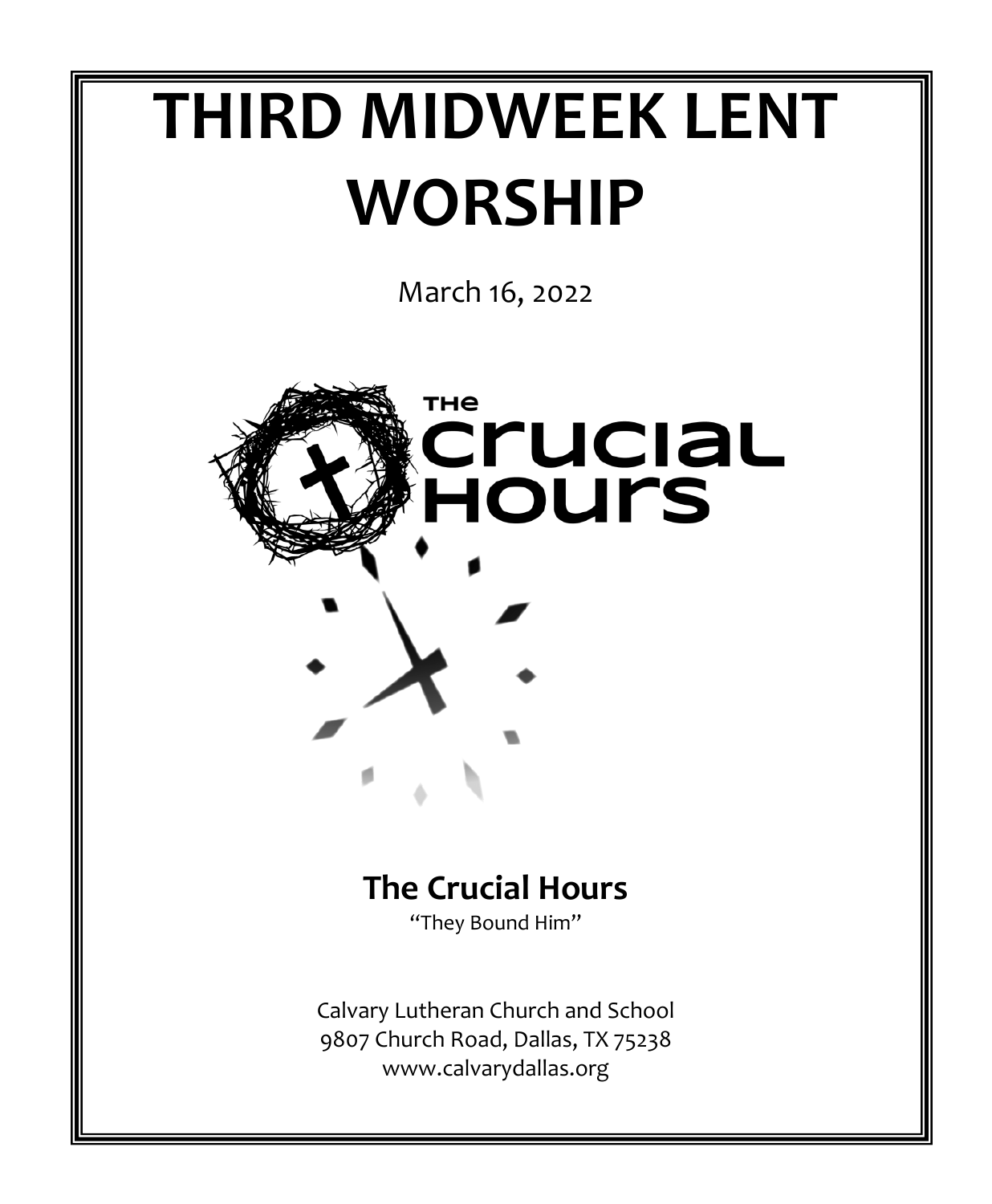# **The Crucial Hours**

They Bound Him - John 18:12

**OPENING HYMN 100 – Sweet the Moments, Rich in Blessing** 

| 1              | Sweet        | the   | mo - ments,                                 |     | rich        |            | in   |                                 | bless - ing,                   |      | which                   |        | be          |  |
|----------------|--------------|-------|---------------------------------------------|-----|-------------|------------|------|---------------------------------|--------------------------------|------|-------------------------|--------|-------------|--|
| $\overline{2}$ | Here         | we    | rest                                        | in  | won         | $\sim$     | der, |                                 | view - ing                     |      | all                     |        | our         |  |
| 3              | Here         | we    | find                                        | the | dawn        |            | οf   |                                 | heav - en                      |      | while                   |        | up          |  |
| 4              | Oh.          | that, | near                                        | the | cross       |            | a    |                                 | bid - ing,                     |      | we                      |        | may         |  |
| 5              | Lord,        | in    | $\frac{1}{\sqrt{2}}$ - $\frac{1}{\sqrt{2}}$ |     | con -       |            |      | tem - pla - tion                |                                |      | fix                     |        | our         |  |
|                |              |       |                                             |     |             |            |      |                                 |                                |      |                         |        |             |  |
|                |              |       |                                             |     | 7           |            |      |                                 |                                |      |                         |        |             |  |
|                |              |       |                                             |     |             |            |      |                                 |                                |      |                         |        |             |  |
|                | fore         | the   | cross                                       | we  | spend,      |            |      | life                            | and                            |      | health                  |        | and         |  |
|                | sins         | on    | Ie -                                        | sus | laid;       |            |      | here                            | we                             |      | see                     |        | re          |  |
|                | on           | the   | cross                                       | we  | gaze,       |            |      | see                             | our                            |      | tres                    | $\sim$ | pass        |  |
|                | to           | the   | Sav -                                       | ior | cleave,     |            |      | naught                          | with                           |      | him                     |        | our         |  |
|                | hearts       | and   | eyes                                        | on  | you         |            |      | till                            | we                             |      | taste                   |        | your        |  |
|                |              |       |                                             |     |             |            |      |                                 |                                |      |                         |        |             |  |
|                |              |       |                                             |     |             |            |      |                                 |                                |      |                         |        |             |  |
|                |              |       |                                             |     |             |            |      |                                 |                                |      |                         |        |             |  |
|                | peace        |       | pos - sess - ing                            |     | from        | the        |      | sin - ner's                     |                                |      | $dy -$                  |        | ing friend. |  |
|                |              |       | $demp - tion$ flow $-ing$                   |     | from        | the        |      | sac<br>$\overline{\phantom{a}}$ | ri<br>$\overline{\phantom{a}}$ | fice | he                      |        | made.       |  |
|                | es<br>hearts |       | for $-$ giv $-$ en,<br>$di - vid - ing$ ,   |     | and<br>all  | our<br>for |      | songs<br>him                    | of<br>con<br>$\blacksquare$    | tent | tri - umph raise.<br>to |        | leave!      |  |
|                | full         |       | sal - va - tion                             |     | and<br>vour |            |      | un - veiled                     |                                |      | $g$ lo - ry             | view.  |             |  |

**STAND**

### **CONFESSION OF SINS**

Almighty God, our heavenly Father, **we have sinned against you in our thoughts, in our words, in our deeds, and in all that we have not done. Forgive us in the name of our Lord Jesus Christ. Deliver and restore us, that we may rest in peace.**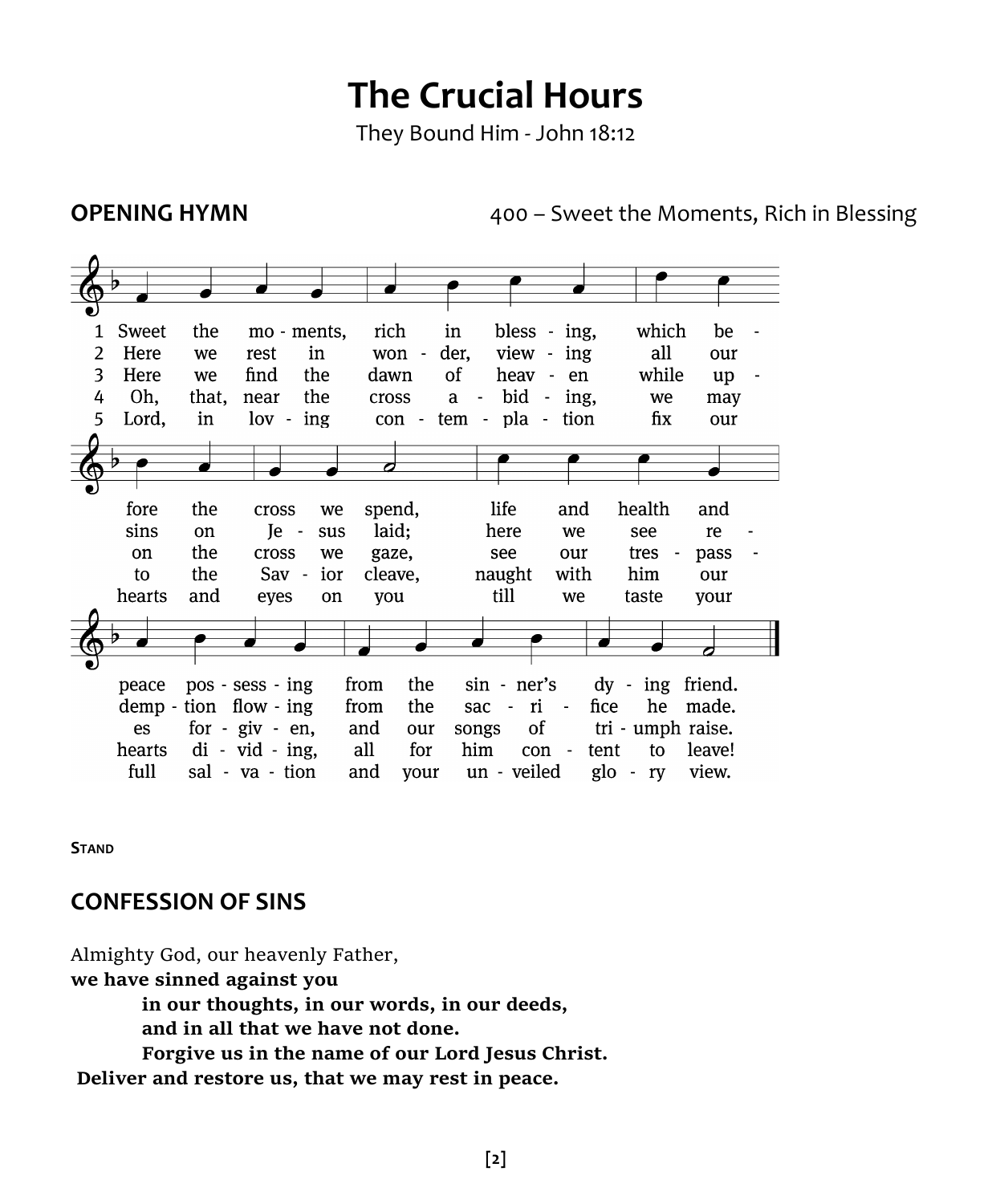By the mercy of God we are redeemed by Jesus Christ, and in him we are forgiven. Let us rest in his peace until the rising of the sun, when we shall serve him in newness of life. **Amen.** 

*BE SEATED*

**PSALM** 40 – I Waited, **W**aited for the Lord

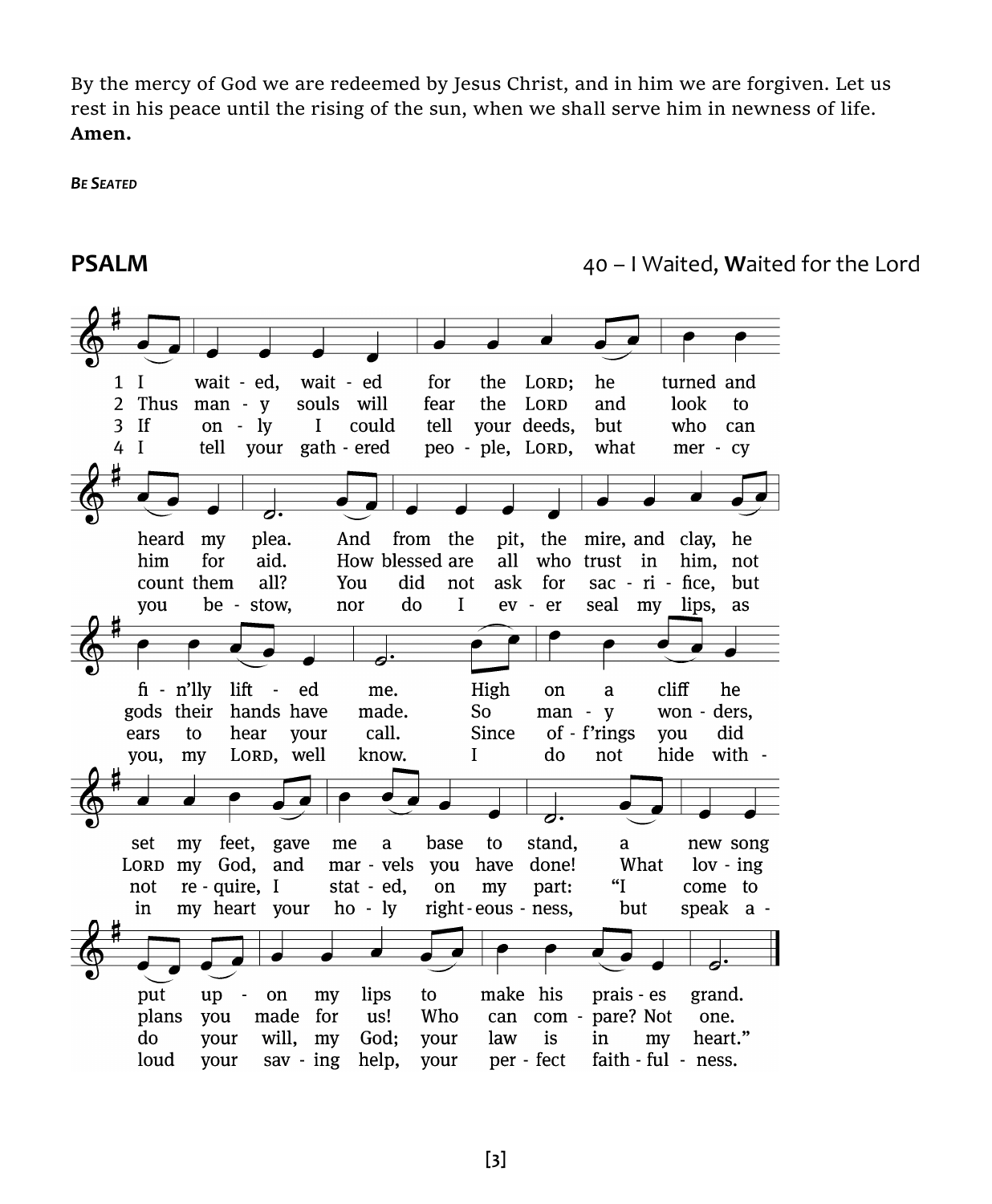### **PSALM PRAYER**

Lord Jesus, when the difficulties of life become more than we can bear and we find ourselves sinking into despair, put our feet back on the rock of your righteousness. You obeyed your Father's will on our behalf. When Satan would lead us to despair, give us confidence to cry, "My Savior lived and died for me!" In his name we pray. **Amen.**

**PASSION HISTORY** Luke 22:39-54 *According to the Gospel of Luke (Evangelical Heritage Version™)*

### *Gethsemane*

 $L_{\text{UKE}}$  22:39 Jesus left and went out to the Mount of Olives, as was his custom. His disciples followed him.  $40$ When he reached the place, he told them, "Keep praying that you may not enter into temptation."

<sup>41</sup>He withdrew from them about a stone's throw, knelt down, and prayed,  $_{42}$ "Father, if you are willing, take this cup away from me. Nevertheless, not my will, but yours be done."

 $43$ An angel from heaven appeared to him and strengthened him.  $_{44}$ As he was in agony, he prayed more fervently. His sweat became like great drops of blood falling to the ground.

<sup>45</sup>When he rose from prayer, he went to the disciples and found them sleeping as a result of sorrow. <sup>46</sup>He said to them, "Why are you sleeping? Get up and keep praying so that you may notenter into temptation."

### *Jesus' Arrest*

 $47$ While he was still speaking, suddenly a crowd appeared, and the man called Judas, one of the Twelve, was leading them. He came near to Jesus to kiss him.  $48$ But Jesus said to him, "Judas, are you betraying the Son of Man with a kiss?"

<sup>49</sup>When those who were around him saw what was about to happen, they said to him, "Lord, should we strike with a sword?"  $50$ "Then one of them struck the servant of the high priest and cut off his right ear.

<sup>51</sup>But Jesus responded, "Stop! No more of this!" Then he touched the servant's ear and healed him. <sup>52</sup>Jesus said to the chief priests, the officers of the temple guard, and the elders, who had come out against him, "Have you come out as you would against a robber, with swords and clubs?  $53E$ very day I was with you in the temple courts, and you did not lay hands on me. But this is your hour—when darkness rules."

<sup>54</sup>Then they seized him, led him away, and brought him into the high priest's house.

**HYMN OF THE DAY** 422 – A Lamb Goes Uncomplaining Forth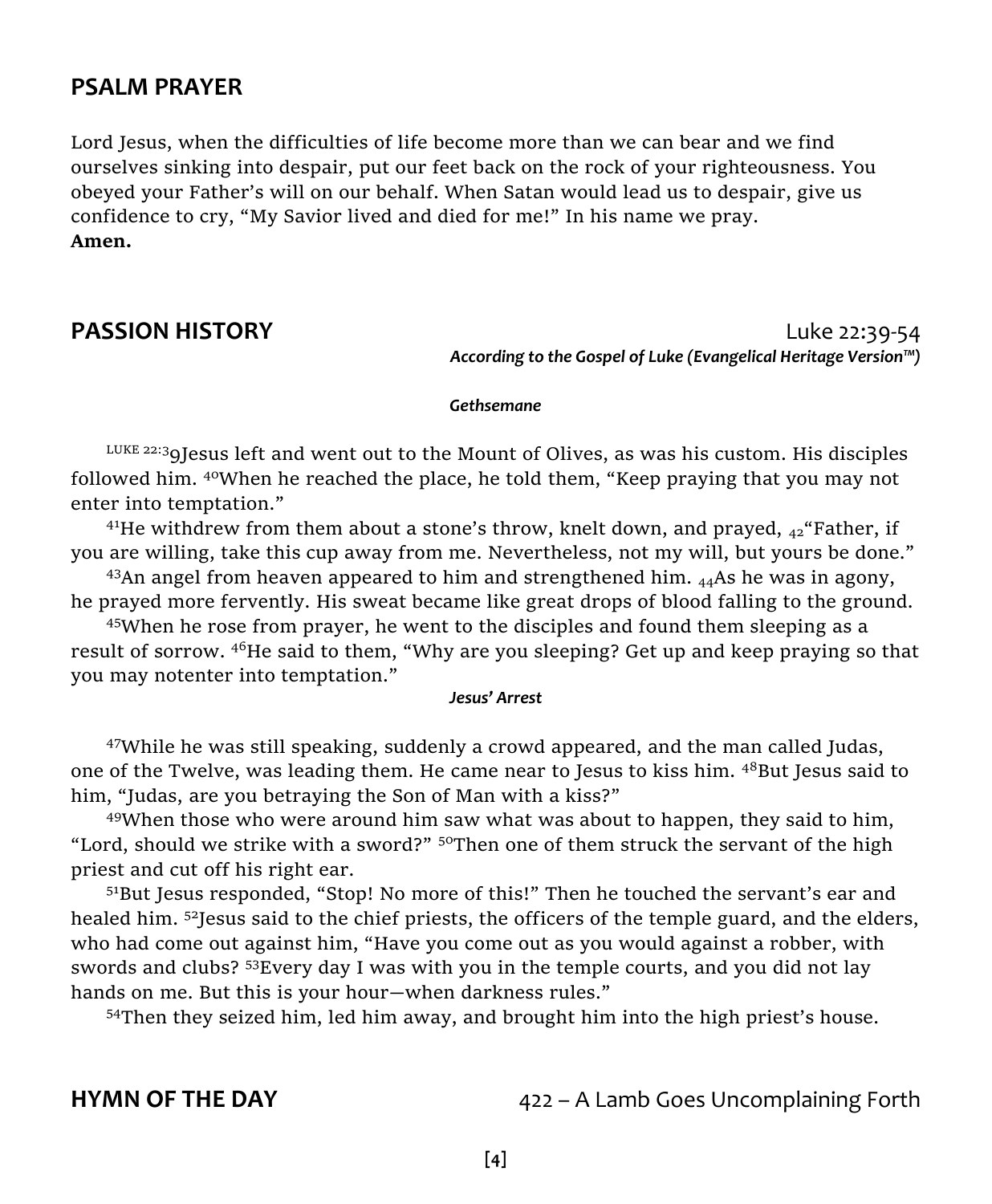

*Each stanza continues on the next page*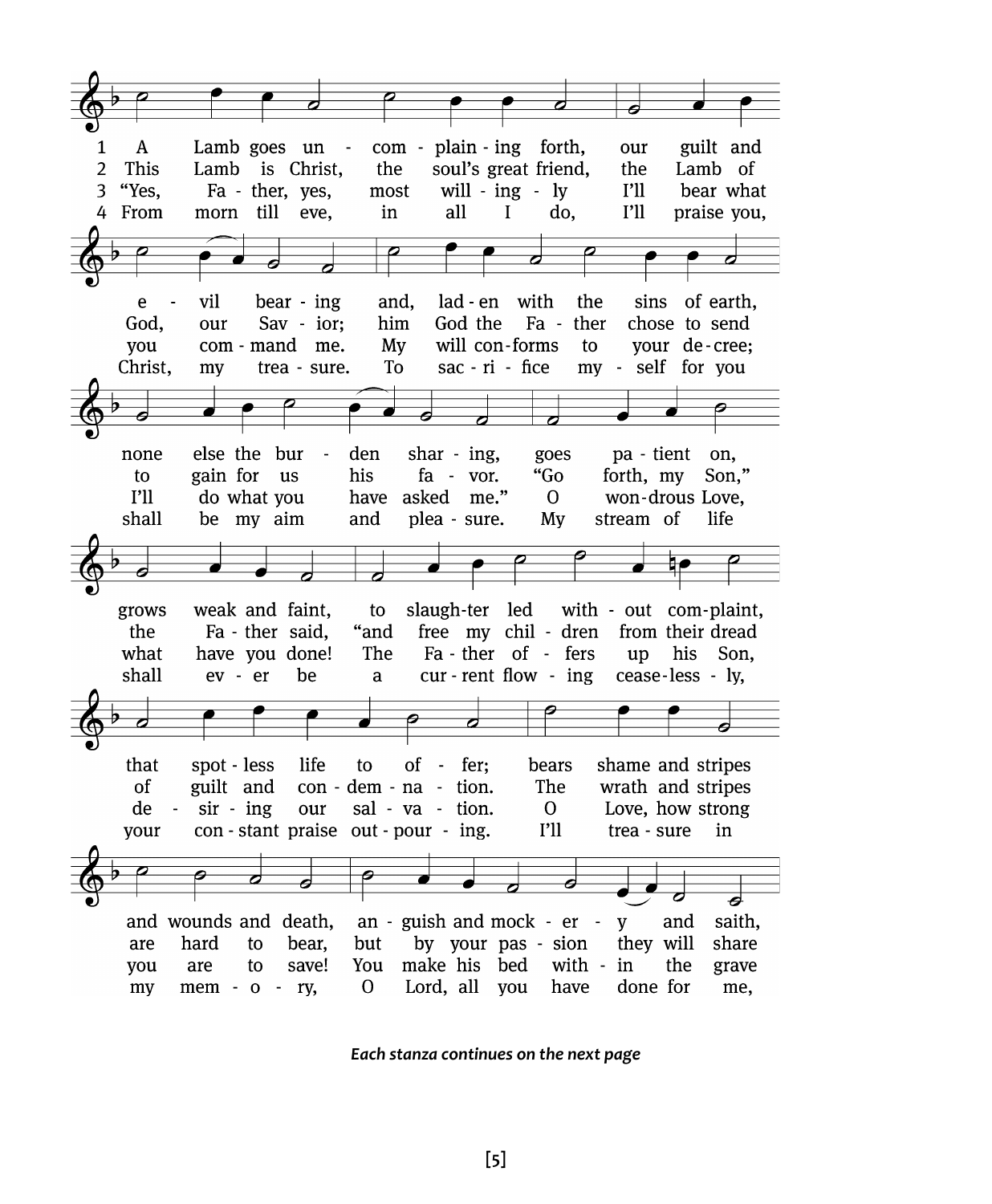## **Sermon**

John 18:12

# **They Bound Him**

### **ANNOUNCEMENTS AND MUSICAL OFFERING**

*We appreciate the offerings given to support the work of God's Kingdom here and throughout the world. Offerings can be given in any of four ways:*

- *Set in the offering plate at the back of the sanctuary*
- *On the Calvary website: https://calvarydallas.org/give/*
- *On your phone with the Vanco Mobile Faith Engagement app*
- *Scan the QR code to the right…*



*Give us a record of your visit through our online Connection Card, or by filling out the card in the pew and placing it in the offering plate as you leave. The Connection Card tab can be found at the bottom right of any page of the Calvary website, https://calvarydallas.org or by scanning the code to the left...*

*STAND*

### **PRAYER**

Abide with us, Lord, for it is evening and the day is almost over. Abide with us and with your whole Church. Abide with us in the evening of the day, in the evening of life, in the evening of the world. Abide with us in your grace and goodness, in your holy Word and sacrament, in your comfort and blessing. Abide with us when we are overcome by the night of sorrow and fear, by the night of doubt and affliction, by the night of bitter death. Abide with us and with all your people in time and in eternity. **Amen.** 

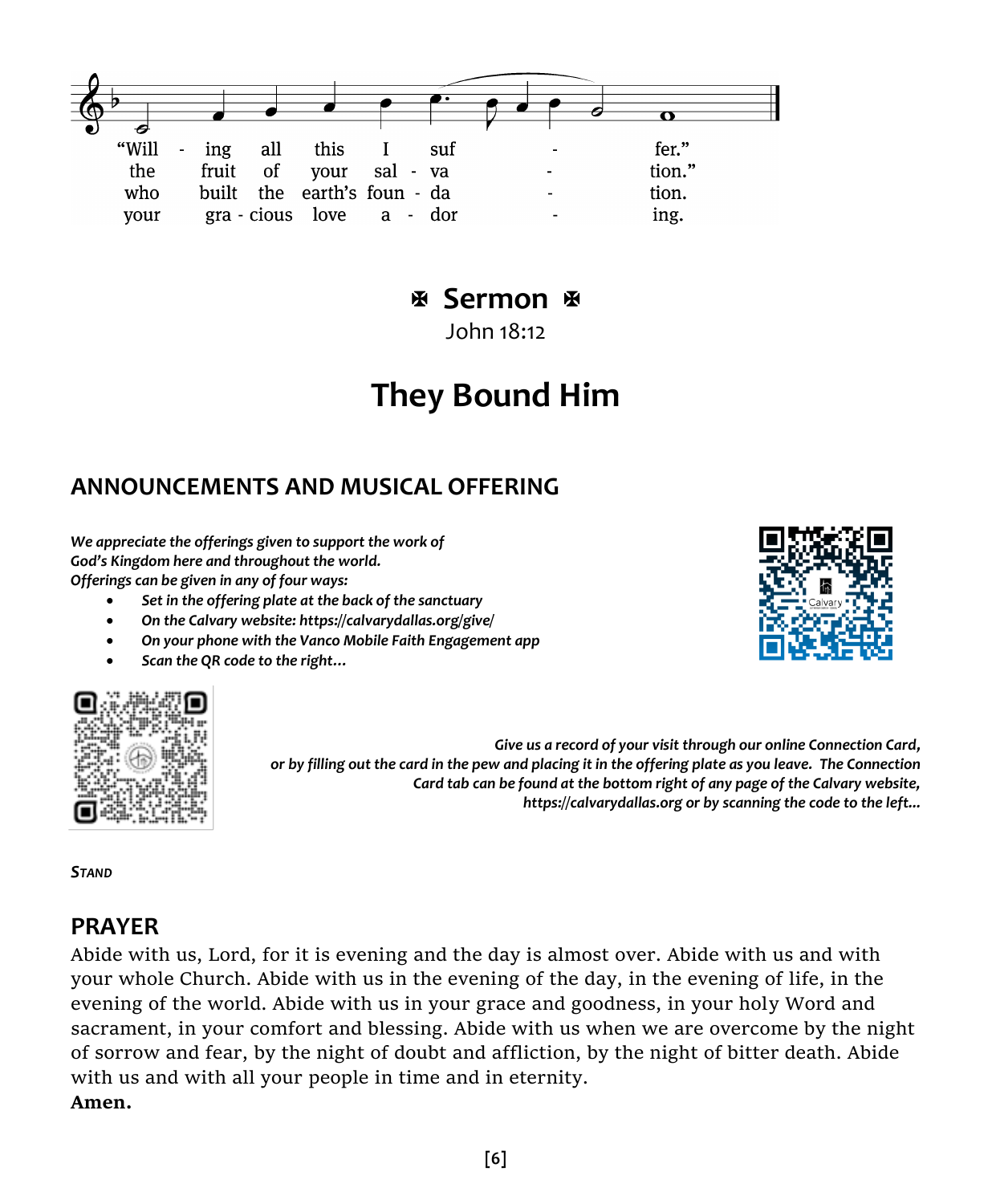### **LORD'S PRAYER**

**Our Father in heaven, hallowed be your name, your kingdom come, your will be done on earth as in heaven. Give us today our daily bread. Forgive us our sins, as we forgive those who sin against us. Lead us not into temptation, but deliver us from evil. For the kingdom, the power, and the glory are yours now and forever. Amen.**

### **BLESSING**

May God be gracious to us and bless us and make his face shine on us. **May God bless us still, so that all the ends of the earth will fear him.**

**CLOSING HYMN** 794 – Now Rest Beneath Night's Shadow



*Thank you to Pr. John Hering of Divine Peace, Garland for conducting our worship this evening.*